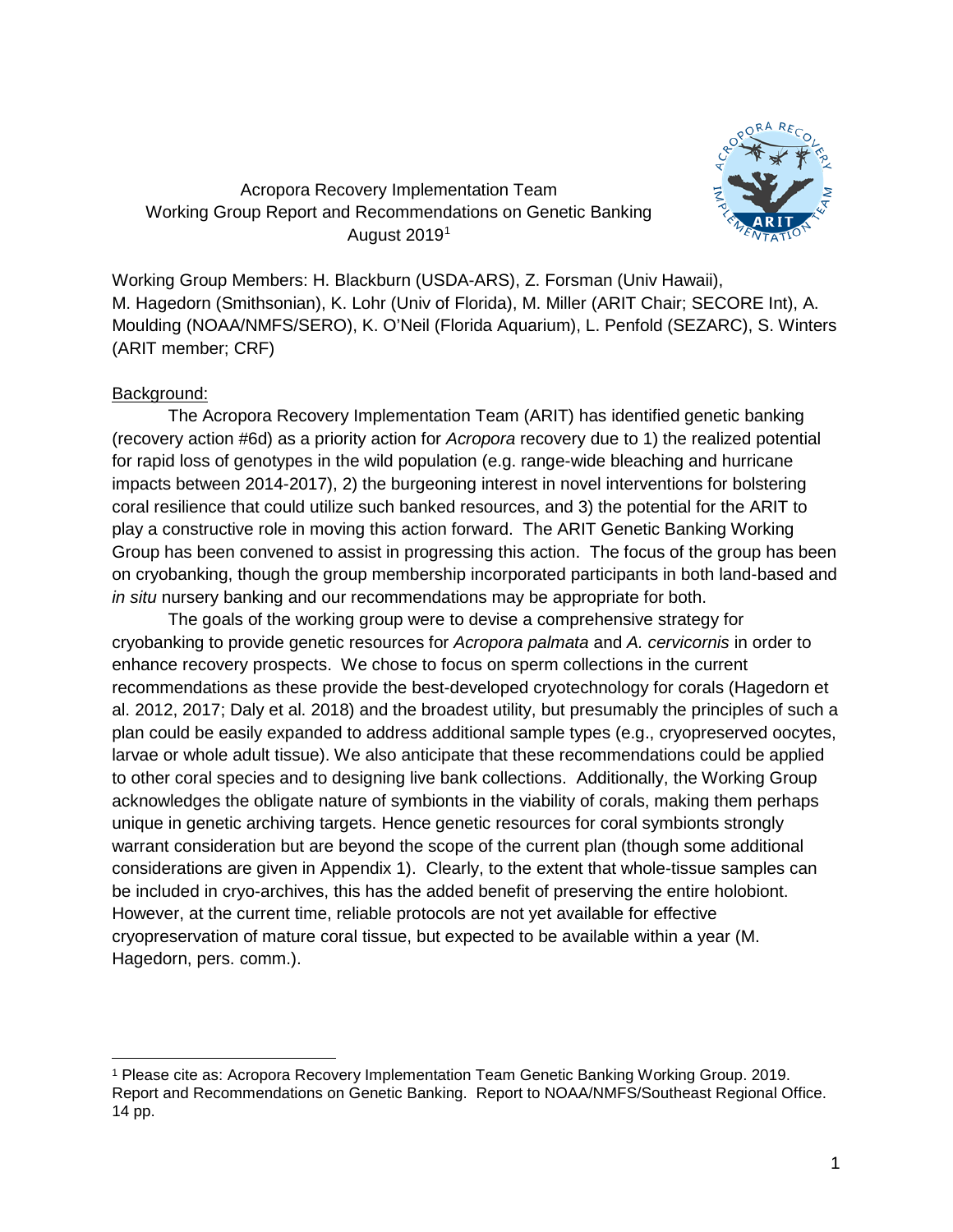## Goals of Banking Genetic Resources:

Within the context of the *Acropora* Recovery Plan, the ARIT Genetic Banking Working Group identified the following goals for genetic banking efforts. It is acknowledged that these goals are likely served via qualitatively different collection management schemes (see section below). 1) Curate and maintain a genetic repository of samples which represent the range of extant, genetically distinct individuals, thus capturing genetic as well as allelic diversity. Such an archive should provide genetic potential for re-colonizing extirpated populations as a last resort. It is noted that in this 'worst case' situation, even representative and high quality sperm collections are probably inadequate. Such an endeavor would likely require live-banked material and/or larvae to reconstitute a viable population.

2) Provide genetic diversity for the development of techniques such as assisted gene flow or selective breeding to enhance the genetic diversity and potential viability of existing local (or captive breeding) populations

3) Provide genetic resources for research, especially to better characterize potentially adaptive traits and unforeseen future needs.

# Recommended Banking Structure and Usage Guidelines:

The intent of this strategy is to provide for a public, centralized (i.e., few and closely coordinated locations), multi-purpose bank of genetic resources to facilitate ESA recovery. Given the hurdles in transferring genetic resources internationally (including CITES and the Nagoya Protocol of the Convention on Biological Diversity), it is understood that samples may need to be archived within the country from which they were collected. This plan includes recommendations for range-wide collection, and we encourage international coordination in managing genetic resources. However, we recognize that for practical reasons, US colonies may be targeted for initial contributions to an ESA-recovery focused archive. For US collections, and any specimens that are importable into the US, the US Dept of Agriculture National Animal Germplasm Program has, in principle, capacity and authority to access and archive an ESA *Acropora* genetic bank as described. However, recent disease outbreaks in the Caribbean region, though not affecting *Acropora* spp. directly, raise the likelihood that separate, quarantined tanks would be needed for any samples being collected/archived from current Caribbean collections. Further discussions between NOAA/NMFS/Office of Protected Resources and USDA to clarify responsibilities in such an inter-agency endeavor are needed. Presumably, the specifications of ownership and material transfer agreements will be influenced by the policies of the particular institution operating the storage facility, but for the purposes of ESA recovery, there should be a bias for public ownership and access. In addition to the described sperm banking, genetic vouchers (likely tissue biopsies with appropriate DNA fixative such as ethanol) to facilitate genotyping of donor colonies for which genetic information is lacking are also required; this voucher collection may be archived in a separate institution (e.g., a museum such as the Smithsonian or other archival institution<sup>[2](#page-1-0)</sup>) as these samples are intended to be destructively analyzed (for genotyping) when resources allow. It would be important to establish a dedicated curator to coordinate the collection, archiving, accession, data

<span id="page-1-0"></span><sup>&</sup>lt;sup>2</sup> In verv preliminary inquiry, the Ocean Genome Legacy Center at Northeastern Univ had expressed interest in serving this archival function for the genetic voucher collection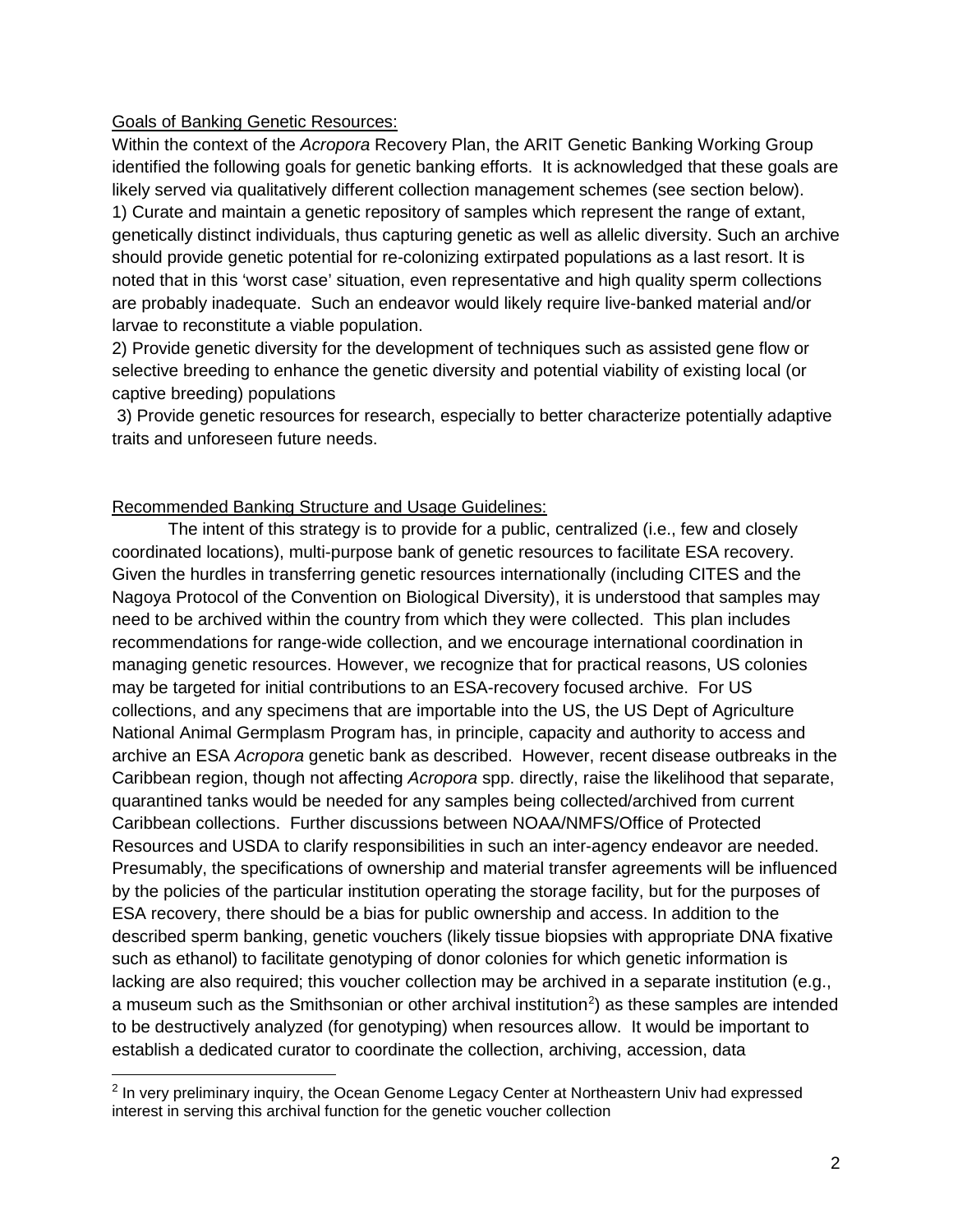management, and withdrawals of both sperm and genetic voucher specimens, including among international partners.

Given the diverse goals associated with genetic banking, it is anticipated that the sperm bank should be partitioned into separate collections addressing different goals. We suggest that a 'Vault' collection be archived in perpetuity, specifically as 'insurance' addressing Goal 1 - a most dire situation which we hope to avoid. Goals 2 and 3 are viewed by the Working Group as priorities in the near term and require more flexible archives that are regularly accessed for research, development, and testing of novel interventions. Ballou et al. (unpubl.) analogize this type of collection to a 'Checking Account'. Ideally, as collections are made, an adequate volume of material can be collected to populate both of these reserves. In situations where adequate material is not available for both, strategic decisions will need to be made in allocating between the different bank types; dedicated curatorial staff would be a key component of such collection management.

Generally, samples in the 'Vault'' collection are not anticipated to be used except in emergency situations (near, but prior to, extinction or broad geographic extirpation). However, it is anticipated that the 'Checking Account' collection is to be used regularly for approved research and enhancement activities. We anticipate that applications may be made by researchers or conservation practitioners/managers to access samples in this collection. It is difficult to anticipate all of the appropriate use cases that are likely to emerge in this rapidly evolving field. Hence, we suggest that a standing advisory board be formed to evaluate such requests in light of available holdings and current and future research and management priorities (e.g. National Academies of Sciences, Engineering, and Medicine 2019). It is also suggested that such requests be explicitly evaluated in terms of the minimum sample quality that will meet the intended purpose (e.g. genomic analysis versus crosses to develop viable larvae), as it is possible that, despite appropriate quality control efforts and screens, low quality sperm samples will be present in the bank (see discussion below).

### Collection Strategy

This Working Group reviewed literature on existing plant and animal genetic banking guidelines and population genetics for the two species in question. An optimal collection strategy depends on predefined targets (e.g. in terms of extant genetic variation captured in the collection) and, ultimately, on the goals and intended uses for the bank. The Working Group adopted the following targets and usage goals in defining the recommended collection strategy:

*Collection Target*: To the extent practicable, we recommend maximizing the allelic richness of the collection to ensure common, rare, and potentially adaptive alleles are represented. Recognizing that access to (and therefore the cost to acquire) high quality sperm samples is likely to be limiting, the recommendations in this plan focus on a hierarchical approach. Geographic patterns of genetic variation in the target species are relatively well-documented (see reference list on population genetics) and more information is likely to become available in the next few years as a full scale SNP panel (~40,000 loci; Kitchen et al. 2019, Baums, pers. comm.) and other cost-effective genetic assays become available. It seems unlikely that major changes in the current understanding of patterns of genetic structure will occur with the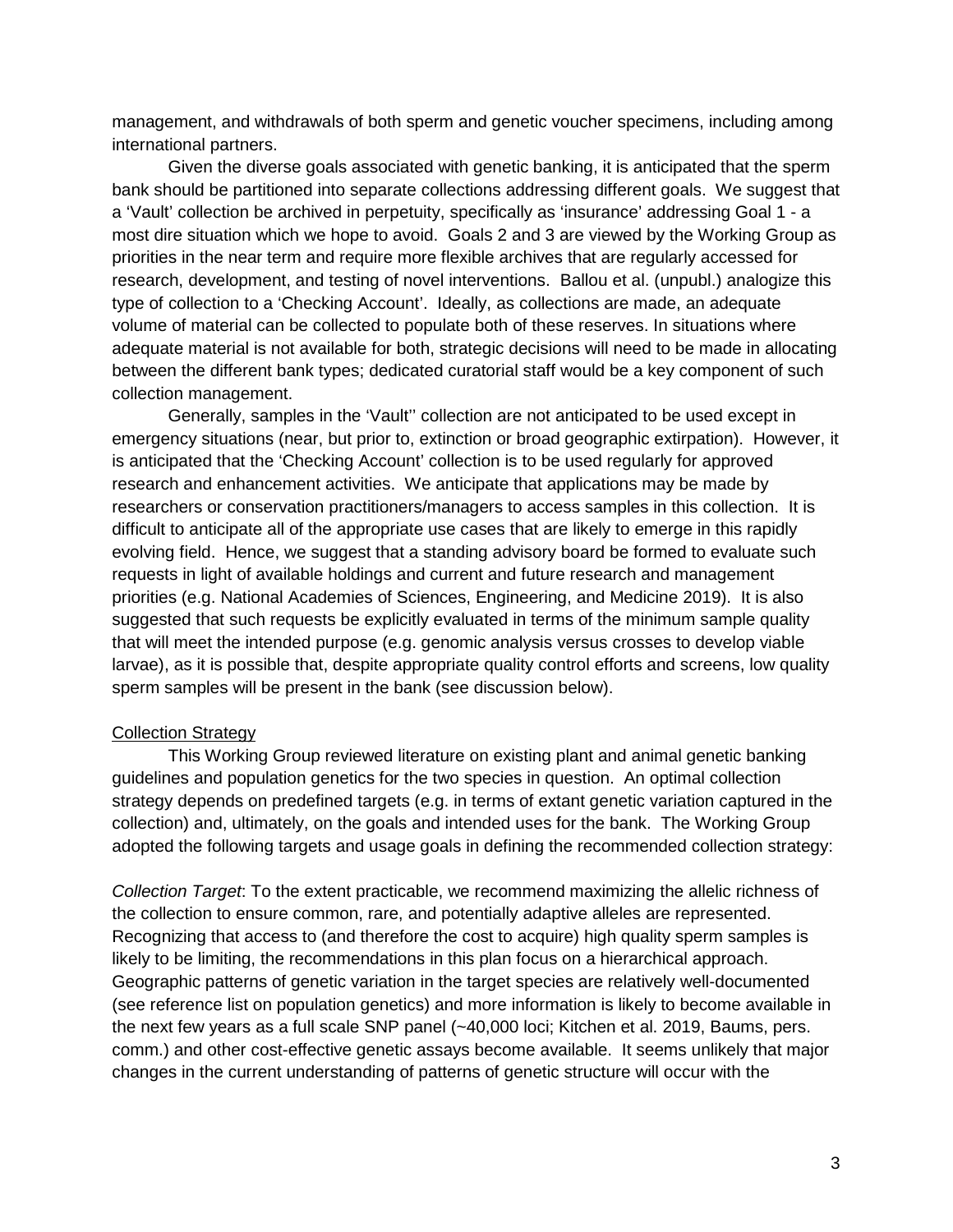additional resolution of the enhanced SNP data, so the higher geographic levels of the hierarchy should not change.

Based on various genetic studies, the following 'genetic regions' are proposed:

- Florida (multiple sub-regions probably make sense based on Drury et al. 2017)
- Bahamas (latitudinal sub regions probably make sense)
- USVI/Puerto Rico
- Meso-America (Mexico [Caribbean and Gulf of Mexico coasts], Belize, Honduras, Panama shown distinct from Florida in various studies)
- Southeast/Lesser Antilles (most data from Curaçao, but likely useful subregions throughout)

Within genetic regions, the goal is to sample from replicated sites stratified among diverse habitat types at each of several locations/subregions, and particularly from habitats/sites where the presence of the species is unexpected. Colonies growing in unexpected environments may possess unique allelic variants. Local populations of corals likely display the greatest genetic variance across gradients of depth, cross-shore habitat zone, turbidity (affecting light and probably particulate organic carbon and nutrient concentration), and daily temperature range, so these are important habitat clines from which to sample.

*Suggested Habitat Stratification*: We suggest sampling from at least two reef sites for each habitat stratum (but including all 'extreme' habitats) per location (or sub-region) within each genetic region, with the understanding that the species may not be present in all of these habitats in all locations. Likely habitat strata for *A. palmata* and/or *A. cervicornis* include:

-Near shore/lagoonal patch reefs (2-4m depth; more turbid, more temp fluctuation)

- -Shallow back reef (<2m depth)
- -Shallow crest/fore reef (2-8m depth)
- -Deeper forereef (>10m; may not be present in all locations)

-Extreme Habitats: including but not limited to urban seawalls, intertidal crests, very deep (>20m), areas of high temperature fluctuation.

We recommend targeting a minimum of 10 distinct genotypes from each of two sites yielding 20 genotypes per habitat stratum per location; see Appendix 2 for hypothetical examples). This number is somewhat arbitrary, but would encompass collections across duplicated sites in multiple habitat strata such that at least 40-50 distinct genotypes would be represented from each genetic subregion. These numbers would meet both the theoretical 'rule of thumb' targets (50 randomly selected individuals per 50 'populations'; Brown and Marshall 1995) and the targets of Shearer et al. (2009) based on coral microsatellite rarefaction analyses. Both target species can be highly clonal (i.e. many nearby colonies may represent clones of each other and thereby only a single genotype). If *a priori* knowledge of clonal structure is not available for a given site the chances of inadvertently collecting and archiving multiple redundant samples should be minimized by targeting colonies >5m distant from each other, avoiding 'thickets',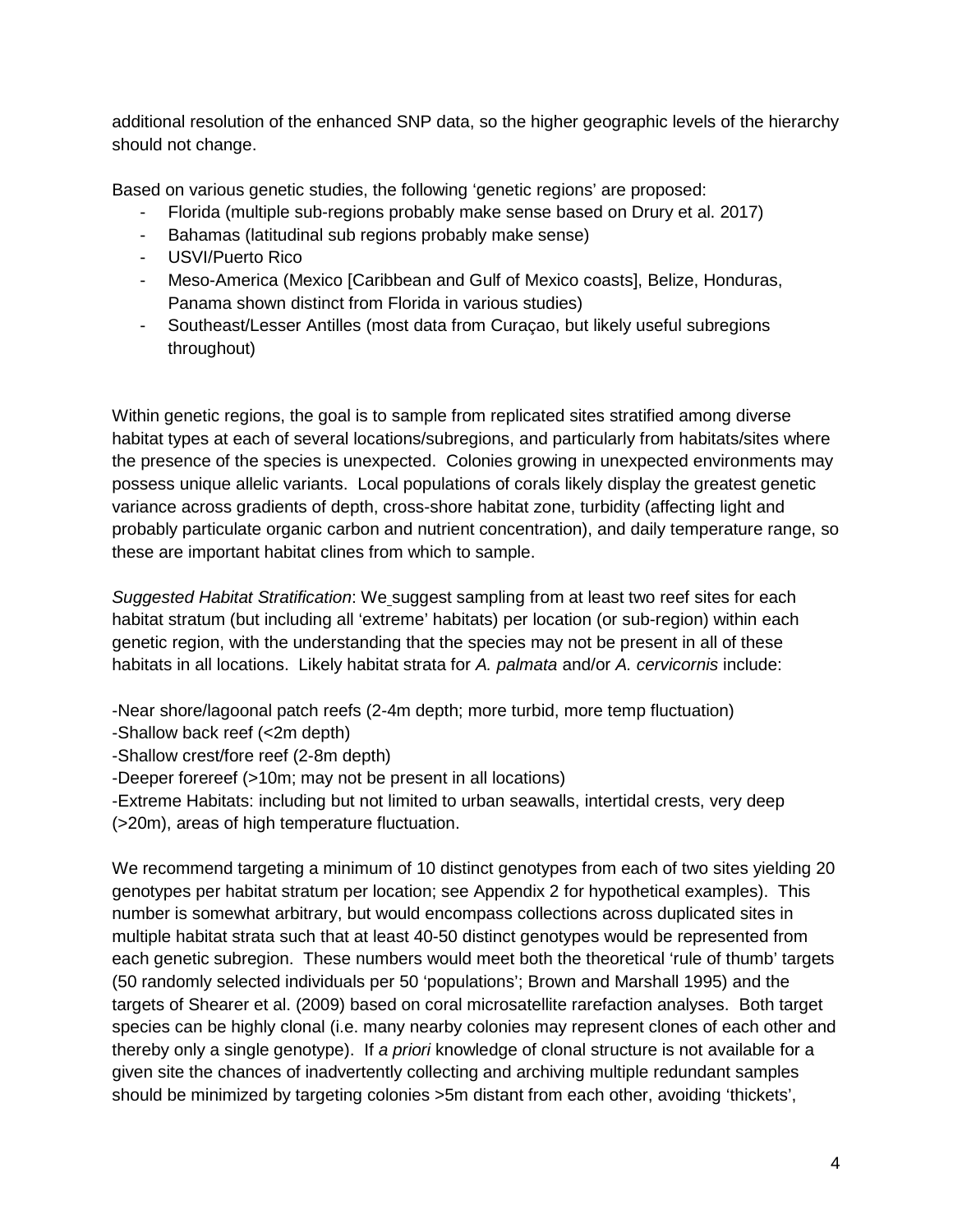which are more likely to be clonal, and encompassing any obvious morphological variants. Drury et al. 2016 show high nucleotide diversity among colonies within locations for *A. cervicornis*, so this increases confidence that haphazard collections can be effective.

However, this strategy becomes challenging in the context of sperm sample collections, as the target species often manifest troubling levels of asynchrony in their spawning, and spawning night can be genotype-dependent. This often leaves collectors with little choice of parent(s) from whom collection of sperm samples is feasible on a given night. Nonetheless, efforts should be made to disperse these samples spatially and to tag colonies from which sperm samples are collected in order to obtain, at a minimum, **GPS location of the parent colony and a biopsy sample to serve as a genetic voucher for future genotyping**. Similarly, 10 distinct genotypes may not be present within many individual dive sites. In such cases, genotypes should be collected from additional sites up to the target of 10 from that location/habitat stratum. **Samples should not be collected/archived from colonies with active disease signs**.

As the bank is built, it would likely be beneficial to perform subsetting analyses to test the actual, realized, allelic characteristics of the bank (or subsets of the full banked collection) against whatever range-wide species pop-gen databases are available. Such analyses could provide a means to improve the efficiency of the collection strategy (e.g. indicate that more or fewer genotypes are needed from particular strata)(Hoban et al. 2018)

#### Practical Considerations in Sperm Collection

#### *Individual versus Pooled Samples*:

Ideally, samples from each individual colony would be archived separately to maximize the resolution of potential future usage (e.g. as particular functional genetic traits are resolved, they could be applied in selective breeding). However, realistically, time and resources are extremely limited during spawning events, and there may be opportunity to preserve more (and more diverse) material by combining sperm collected from multiple colonies in pooled sperm samples. Overall, we suggest prioritizing effort toward archiving samples from individuals, but also including pooled samples if this increases the total allelic diversity preserved.

#### *Quantity and Quality of Samples:*

Given the wide range of potential uses for samples in this genetic archive, it is advised that the largest feasible quantities of sperm for each sample be archived. For example, a single feasibility study for implementing assisted gene flow in *A. palmata* conducted in 2018 (Hagedorn et al. 2018) depleted the current national *A. palmata* sperm bank by 20%. There is also evidence of low sperm quality in many current-day coral sperm collections and there are likely substantial opportunity costs to archiving samples that will not be reasonably viable. Thus, basic measures of pre-freeze and post-thaw sperm motility must be assessed and provided with the metadata record for each sample.

## *The Role of Nurseries in Facilitating Collection:*

Realistically, accessing *A. palmata* and *A. cervicornis* spawn from different habitats is extremely challenging. Field nurseries provide a substantial advantage by maintaining and tracking multiple, generally known genotypes in one location, facilitating collections by a single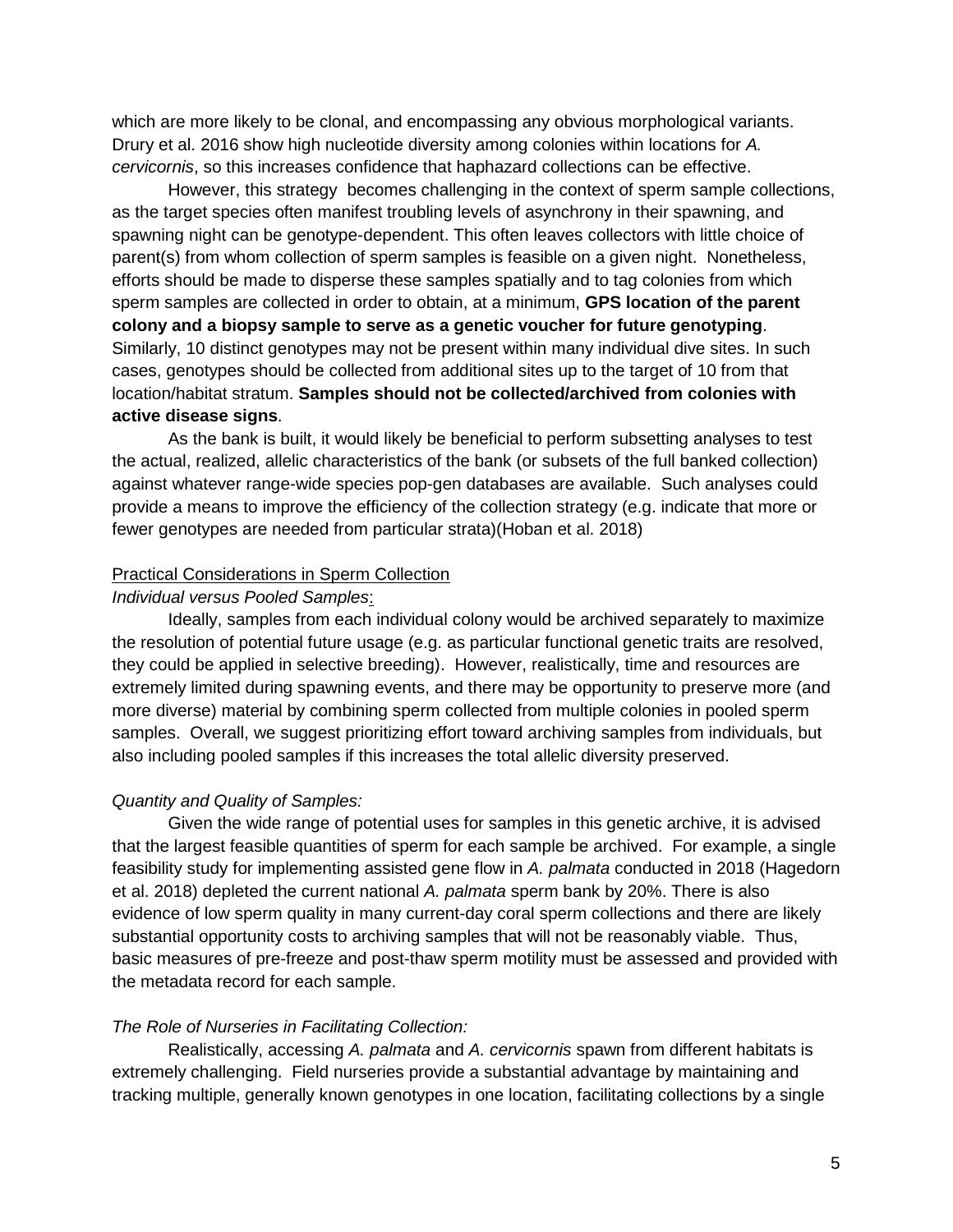dive team. The capacity to reliably spawn corals in land-based nurseries is also developing (Craggs et al. 2017). Thus, opportunities to collect specimens from multiple genotypes and possibly at multiple times of year in land-based spawning systems should certainly be utilized. Such collections would also have the added advantage of being linked with live-banked (holobiont) specimens of the same genotypes. However, nursery stocks may not contain the full range of genetic diversity present in a given geographic region, as the mid-water nurseries represent a distinct (selective) habitat which may not be suitable for all genotypes. It also takes substantially more investment to maintain a nursery-housed spawning stock of *A. palmata* than it does for *A. cervicornis* due to its slower growth in-nursery and larger size-at-maturity.

There is a hybrid strategy to assemble *spawning stock caches* that could facilitate sperm collection independent from a propagation nursery. Spawning stock caches could be established in several habitat types (e.g. depths or distances from shore) within a genetic region and involve transplanting (tagging and genotyping) many genotypes from dispersed sites into single patches at diveable sites to facilitate spawn collection. Ideally, the cache setup might occur a year or two prior to a major collection/archiving effort to allow establishment, grow-out, and genotyping of colonies, and would function as a functional 'restored site' in the meantime. To maximize collection of potentially rare alleles, colonies from extreme environments should be specifically targeted for inclusion in spawning stock caches.

## Metadata Requirements:

The greater the resolution of metadata that accompany samples in the genetic bank, the more useful these samples are likely to be in the future. On the other hand, it may not be prudent to exclude otherwise valuable samples if only lower resolution metadata are available. Regardless, minimum metadata is required to be submitted, compiled, and made publicly available for all banked specimen submissions, requiring some dedicated curatorial effort. The proposed minimum required metadata include a unique ID number (so-called Registry ID#, potentially assigned by an outside registry authority<sup>[3](#page-5-0)</sup> being developed in restoration field), collection date, species, location (geographic coordinates and depth of the donor colony for wild collections or basic nursery metadata for nursery collections), whether the sample consists of a single colony vs. a pooled sample, contact information for collector, permitting information, and basic fixation procedures. Key QA/QC data, particularly pre-freeze and post-thaw sperm motility and concentration are required, and therefore collection teams must include steps to quantify these parameters within the collection scheme. It is *strongly recommended* that the genotype of the individual be included. However, if genotype information is not known, an additional genetic voucher (i.e. tissue biopsy fixed in ethanol) should be deposited, possibly in a separate but metadata-linked collection, to enable later determination of genotype. Additional information on the habitat and phenotype of the donor colony are desirable but not required. These recommended parameters are delineated in Appendix 3.

<span id="page-5-0"></span> <sup>3</sup> In development is a "Collection Registry" that will house general information on wild-collected coral samples and provide each entry with a unique accession number that will allow cross-reference between various data structures. A preliminary schema has been developed through collaborative effort across various academic, non-profit and government representatives.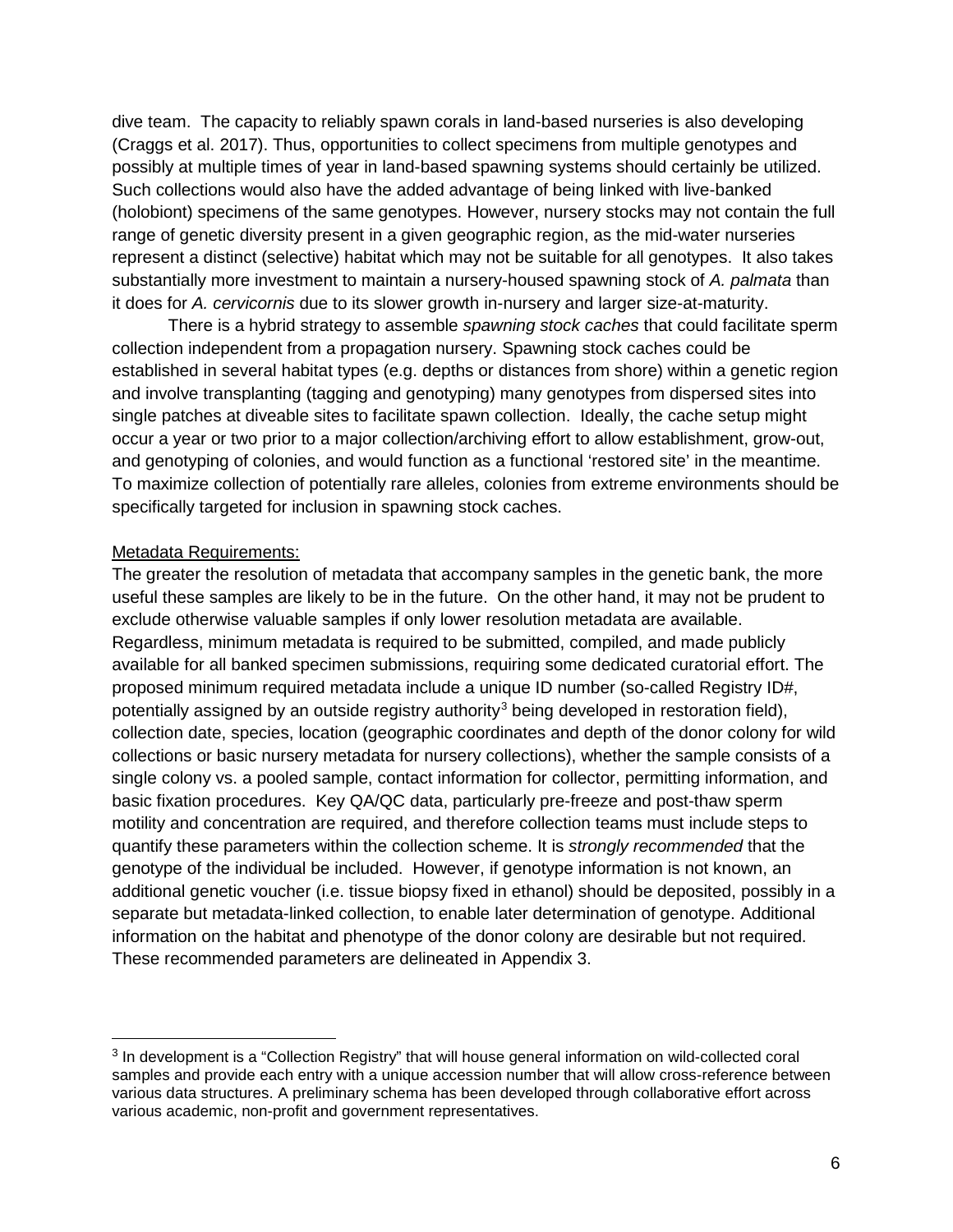# ACKNOWLEDGEMENTS

The working group acknowledges the valuable contributions of additional experts including I. Baums (The Pennsylvania State Univ.), C. Drury (Univ. of Hawaii), J. Parkinson (Unv. South Florida), A. Banaszak (Univ. Nacional Autonómica de Mexico), C. Kenkel (Univ. Southern California), and B. Pukazhenthi (Smithsonian Conservation Biology Inst.) who provided consultation and critical review for this report.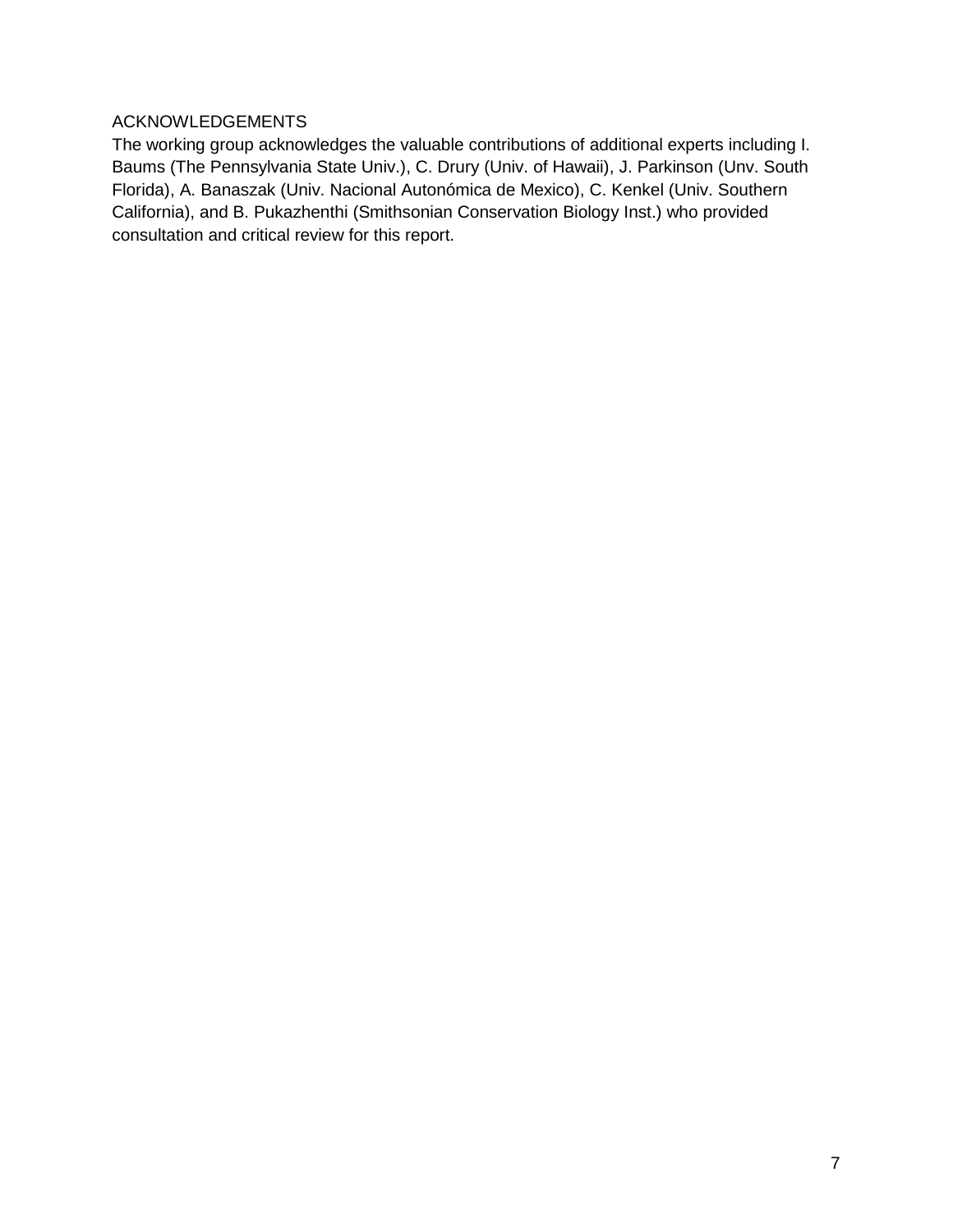#### Appendix 1 Symbiont and whole-tissue banking considerations

 Diverse symbionts are integral components of the coral holobiont, but present a great challenge in terms of identifying and potentially preserving the individual taxa that are crucial partners. The best characterized are the obligate primary algal endosymbionts: dinoflagellates in the family Symbiodiniaceae, which deserve consideration when developing strategies to bank coral material. Most corals acquire these symbionts from the environment during early life stages, and thus, any efforts to reconstitute coral species from cryopreserved gametes or zygotes will require provisioning of appropriate symbionts from reliable sources. Moreover, most coral-symbiont partnerships are highly specific, such that if the host species is lost, the symbiont species will be lost as well. It is therefore important to consider options for symbiont banking as well.

Live banks and nurseries clearly include entire holobionts, ensuring symbiont inclusion. However, specific symbiotic associations may differ in artificial environments. Cryobanking of coral whole-tissue samples can similarly capture intact symbiont communities, and cryopreservation of both *in vitro* (cultures) and *in hospite* Symbiodiniaceae has been undertaken successfully, (Hagedorn and Carter, 2015) but the success of this process was altered by recent bleaching and newer processes are now under development. Unfortunately, the vast majority of Symbiodiniaceae species are currently unculturable, including *Symbiodinium 'fitti,'* the dominant symbiont of *Acropora palmata* and *A. cervicornis*. Meanwhile, the changing physiological state of the algal symbionts within their increasingly stressed animal hosts (temperature and otherwise) poses additional challenges to strategic genetic banking of symbionts.

Although there is a rapidly growing understanding of the instrumental role of the microbiome in coral health and wellbeing, there is currently an inadequate basis for delineating specific microbial taxa as obligate mutualists. Thus, the best insurance strategy involves banking whole tissue samples (which would include the full suite of algal and microbial symbionts in the 'Vault' collections) as soon as reliable protocols can be determined.

Overall, effective strategies for banking symbionts and whole-tissue samples is needed, and both processes are under currently under intensive development at the Smithsonian with promising near term successes. Results of these efforts are tentatively expected by December 2019. Planning for cryo-archival capacity for endangered corals should incorporate the inclusion of these collections, along with sperm.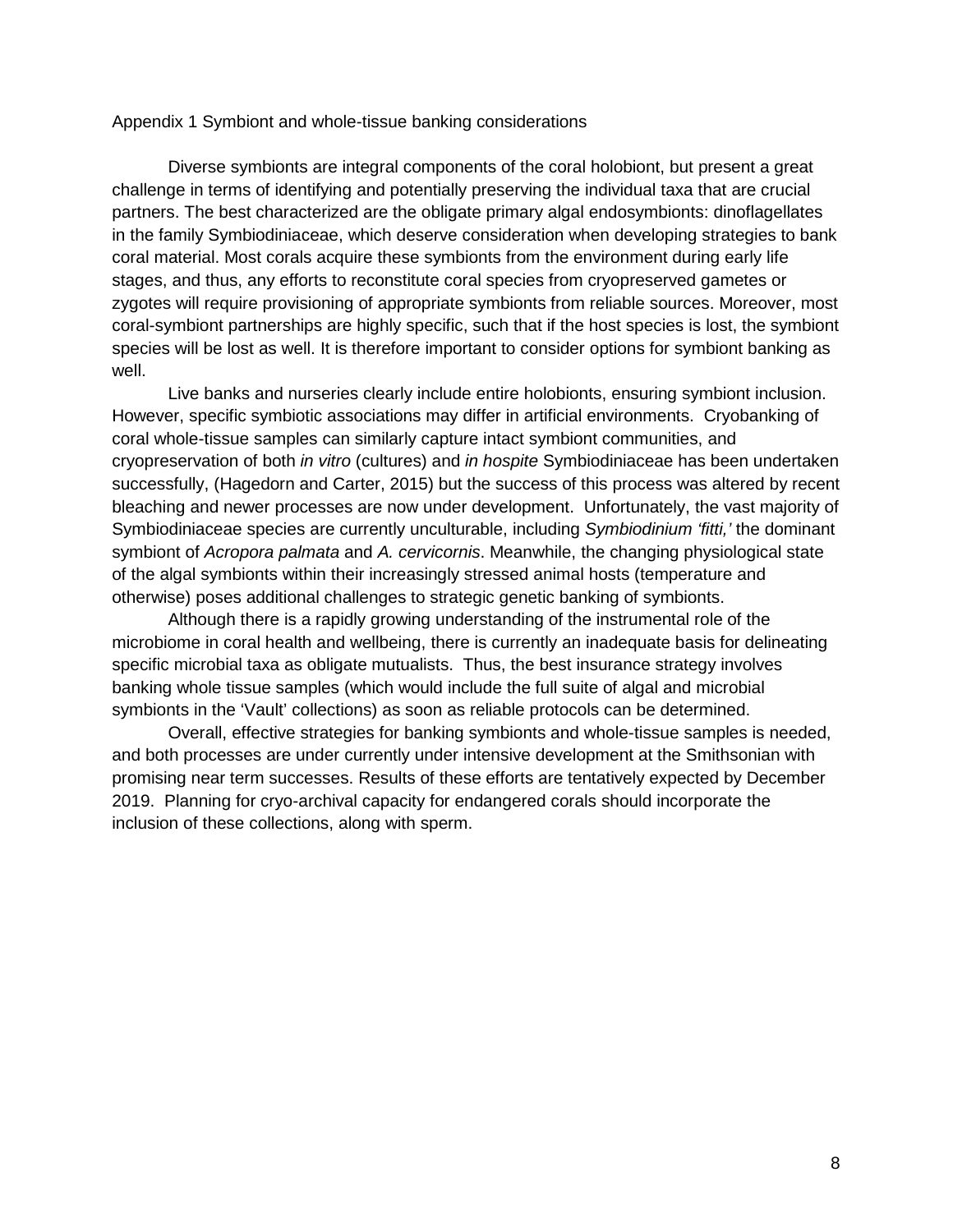Appendix 2: Hypothetical Numbers Scenario: *Acropora palmata*

| <b>Genetic region</b> | location/subregio<br>n | <b>Habitats present (sites</b><br>sampled @ 10 genotypes) | <b>Total (for</b><br>$n = 10$ |
|-----------------------|------------------------|-----------------------------------------------------------|-------------------------------|
| Florida               | <b>Broward</b>         | none                                                      |                               |
|                       | Miami/Biscayne         | Shallow fore (2 sites)                                    | 20                            |
|                       |                        | Urban seawall (1 site)                                    | 5                             |
|                       | <b>Upper Keys</b>      | Nearshore/lagoonal patch (2)                              | 20                            |
|                       |                        | Shallow crest/ fore (2)                                   | 20                            |
|                       |                        | Deep fore (2)                                             | 20                            |
|                       | Lower Keys             | Nearshore/lagoonal patch (2)                              | 20                            |
|                       |                        | Shallow crest/ fore (2)                                   | 20                            |
|                       |                        | Deep fore (2)                                             | 20                            |
|                       |                        |                                                           | 145                           |

| <b>Bahamas</b> | Abaco     | Lagoon/patch   | 20  |
|----------------|-----------|----------------|-----|
|                |           | Shallow fore   | 20  |
|                | Eleuthera | Shallow fore   | 20  |
|                | Nassau    | Lagoonal patch | 20  |
|                |           | Shallow fore   | 20  |
|                |           | urban/port     | 6   |
|                | Inagua    | Shallow fore   | 20  |
|                |           |                | 126 |

. . .plus similar for additional genetic regions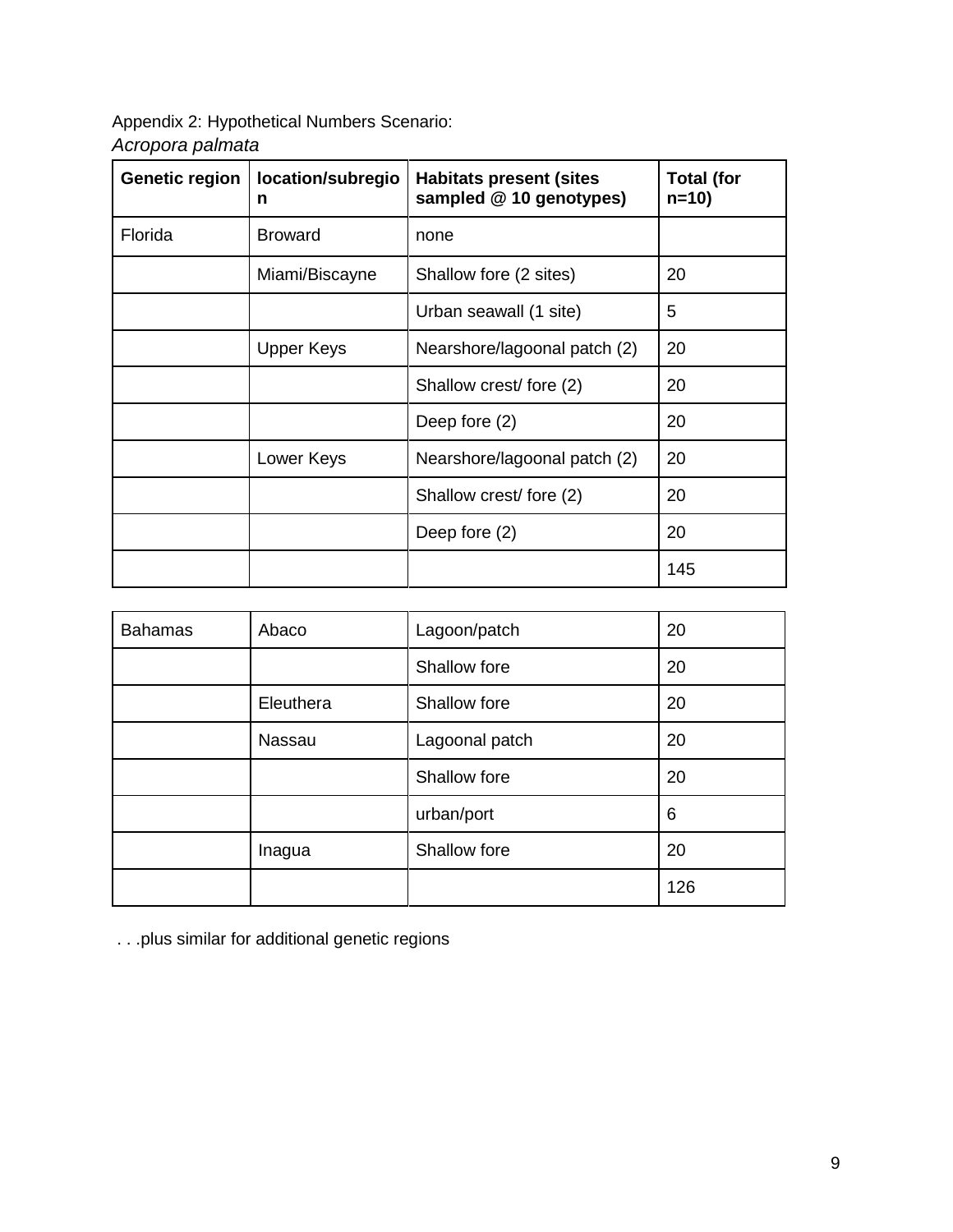Appendix 3: Suggested Metadata Requirements

The Working Group recommends three tiers of metadata to accompany banked specimens: required (\*), strongly recommended(+), and 'valuable but not required' ( )

|          | PARAMETER/INFORMATION                                  | Notes/description                                                                                                                                                                                                                                                                                                       |
|----------|--------------------------------------------------------|-------------------------------------------------------------------------------------------------------------------------------------------------------------------------------------------------------------------------------------------------------------------------------------------------------------------------|
| $\star$  | Registry/ID #                                          | Universal colony/genotype identifier for cross reference among<br>restoration endeavors; Hopefully there will be a common source of<br>these designations across the species range. In the absence of a<br>universal registry, the cryo-bank itself would assign this unique ID<br>number to its accessioned specimens. |
|          |                                                        |                                                                                                                                                                                                                                                                                                                         |
|          | $\star$<br>Country                                     | checklist                                                                                                                                                                                                                                                                                                               |
|          | Genetic Region                                         | checklist                                                                                                                                                                                                                                                                                                               |
|          | population type                                        | outplanted/restored vs. wild colony                                                                                                                                                                                                                                                                                     |
|          | $\star$<br>Lat                                         | decimal degrees                                                                                                                                                                                                                                                                                                         |
|          | $^{\star}$<br>Lon                                      | decimal degrees                                                                                                                                                                                                                                                                                                         |
|          | location as colony OR reef?                            |                                                                                                                                                                                                                                                                                                                         |
|          | $\ast$<br>depth                                        | m                                                                                                                                                                                                                                                                                                                       |
| $\star$  | habitat                                                | checklist                                                                                                                                                                                                                                                                                                               |
|          | Disease present in<br>conspecifics at the site         | yes/no/unknown                                                                                                                                                                                                                                                                                                          |
| $\star$  | Disease present in other coral<br>species at the site? | yes/no/unknown                                                                                                                                                                                                                                                                                                          |
|          | distance from shore                                    | m                                                                                                                                                                                                                                                                                                                       |
|          |                                                        |                                                                                                                                                                                                                                                                                                                         |
| $^\star$ | Pooled or individual sample                            | For pooled samples, separate registry ID# could be obtained, and<br>preferably linked to registry numbers for component genotypes if<br>known assign                                                                                                                                                                    |
|          | Date collected                                         |                                                                                                                                                                                                                                                                                                                         |
|          | $\star$<br>Person                                      |                                                                                                                                                                                                                                                                                                                         |
|          | Contact info<br>$^\star$                               |                                                                                                                                                                                                                                                                                                                         |
|          | $\star$<br>Institution                                 |                                                                                                                                                                                                                                                                                                                         |
|          | Permit for collection                                  |                                                                                                                                                                                                                                                                                                                         |
|          | Permit for export/import                               |                                                                                                                                                                                                                                                                                                                         |
|          | Amount of sample                                       | # of vials and volume per vial                                                                                                                                                                                                                                                                                          |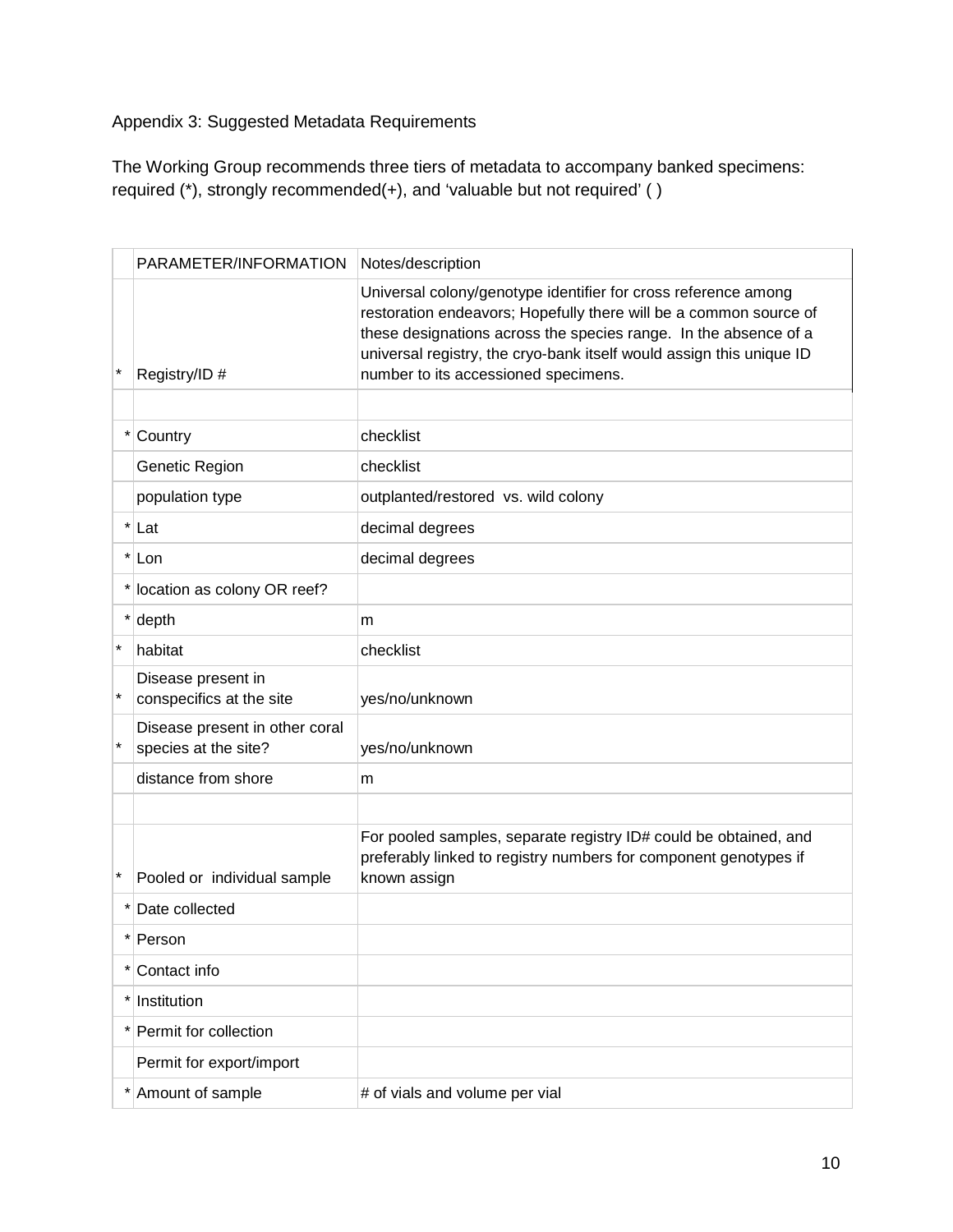|          | Fixation method                                          | checklist                                                                                                                             |  |
|----------|----------------------------------------------------------|---------------------------------------------------------------------------------------------------------------------------------------|--|
|          | Preparation methods                                      | E.g., Cooling rate, cooling method, freezing medium                                                                                   |  |
|          | Pre-freeze sperm<br>concentration (x10 <sup>6</sup> /ml) |                                                                                                                                       |  |
| $\star$  | Pre-freeze motility                                      |                                                                                                                                       |  |
|          | post-thaw motility                                       | Important QA/QC info; additional step to be planned and executed in<br>the preservation process                                       |  |
|          | post-thaw concentration                                  | Important QA/QC info; additional step to be planned and executed in<br>the preservation process                                       |  |
|          | fertilization success - Control                          | I.e. fresh sperm sample, against a pooled sample of eggs                                                                              |  |
|          | Fertilization success-post thaw                          |                                                                                                                                       |  |
|          | Tissue type                                              | Checklist (sperm, larvae, whole tissue)                                                                                               |  |
|          | Species                                                  | Checklist (A.palmata, A.cervicornis, A.prolifera                                                                                      |  |
|          |                                                          |                                                                                                                                       |  |
|          | Colony designation                                       | Field tag or other local/institutional identifier                                                                                     |  |
| $^\star$ | Genotype method                                          | Checklist (msat, SNP, 2bRAD);<br>NOTE, either analytical genotype info OR genetic voucher specimen is<br>required, both is also good. |  |
| $^\star$ | Genotype designation                                     | cross-reference existing Acropora genotype database                                                                                   |  |
|          | Genotype                                                 | genotype signature (ie. listed alleles; can include or reference existing<br>genotype database)                                       |  |
|          | Voucher biopsy available?                                | yes/no; voucher should be housed under same registry/ID#                                                                              |  |
|          |                                                          |                                                                                                                                       |  |
|          | Colony length                                            |                                                                                                                                       |  |
|          | Colony width                                             |                                                                                                                                       |  |
|          | Colony Ht                                                |                                                                                                                                       |  |
|          | Nearest neighbor distance                                |                                                                                                                                       |  |
|          | % live tissue on colony                                  |                                                                                                                                       |  |
|          | % recent mortality                                       |                                                                                                                                       |  |
|          | disease                                                  | yes/no                                                                                                                                |  |
|          | Disease type                                             | checklist                                                                                                                             |  |
|          | Bleaching                                                | no/mild/severe                                                                                                                        |  |
| +        | Photographs                                              | Whole-colony and polyp/close-up scale                                                                                                 |  |
|          | gamete characteristics (size,<br>bundle packaging)       |                                                                                                                                       |  |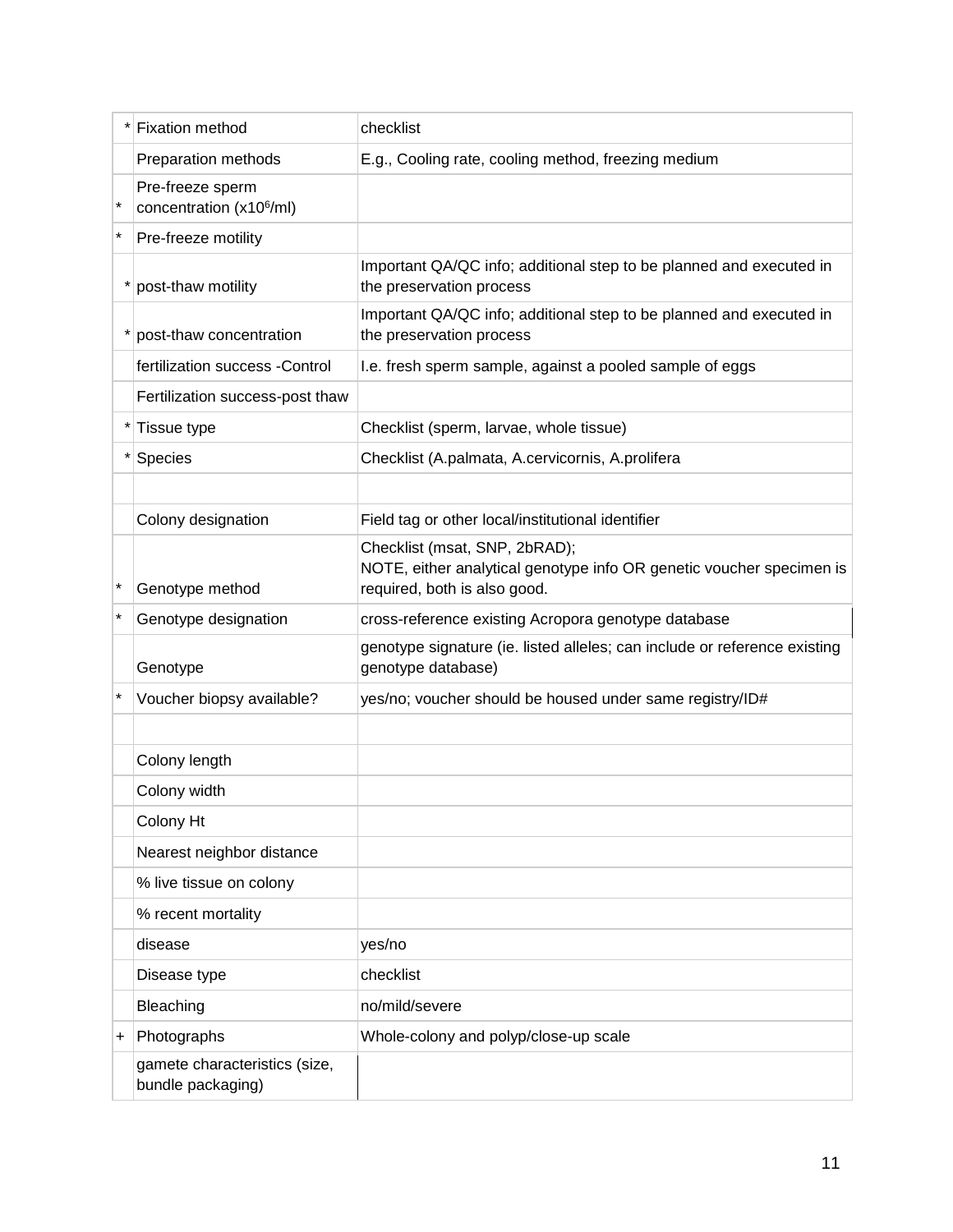References Cited:

Brown, A. H. D., and D. R. Marshall. 1995. A basic sampling strategy: theory and practice. In L. Guarino, V. R. Rao, and R. Reid, eds. Collecting Plant Genetic Diversity Technical Guidelines, pp. 75–91. CAB International, Oxon

Craggs, J., Guest, J. R., Davis, M., Simmons, J., Dashti, E., & Sweet, M. (2017). Inducing broadcast coral spawning ex situ: Closed system mesocosm design and husbandry protocol. Ecology and Evolution, 7(24), 11066-11078.

Daly, J., N. Zuchowicz, C. I. Nuñez Lendo, K. Khosla, C. Lager, E. M. Henley, J. Bischof, F. W. Kleinhans, C. Lin, E. C. Peters and M. Hagedorn (2018). "Successful cryopreservation of coral larvae using vitrification and laser warming." Scientific Reports **8**(1): 15714.

Hagedorn, Mary, Christopher A. Page, Keri ONeill, Daisy M. Flores, Lucas Tichy, Valerie F. Chamberland, Claire Lager et al. (2018)"Successful demonstration of assisted gene flow in the threatened coral Acropora palmata across genetically-isolated caribbean populations using cryopreserved sperm." bioRxiv: 492447. http://dx.doi.org/10.1101/492447

Hagedorn M, Carter VL (2015) Seasonal Preservation Success of the Marine Dinoflagellate Coral Symbiont, Symbiodinium sp.. PLOS ONE 10(9): e0136358. <https://doi.org/10.1371/journal.pone.0136358>

Hagedorn, M., V. Carter, K. Martorana, M. K. Paresa, J. Acker, I. B. Baums, E. Borneman, M. Brittsan, M. Byers, M. Henley, M. Laterveer, J.-A. Leong, M. McCarthy, S. Meyers, B. D. Nelson, D. Petersen, T. Tiersch, R. C. Uribe, E. Woods and D. Wildt (2012). "Preserving and Using Germplasm and Dissociated Embryonic Cells for Conserving Caribbean and Pacific Coral." PLoS ONE **7**(3): e33354.

Hagedorn, M., V. L. Carter, E. M. Henley, M. J. H. van Oppen, R. Hobbs and R. E. Spindler (2017). "Producing Coral Offspring with Cryopreserved Sperm: A Tool for Coral Reef Restoration." Scientific Reports **7**(1): 14432.

Hoban et al. 2018. Implementing a new approach to effective conservation of genetic diversity, with ash (Fraxinus excelsior) in the UK as a case study. Biological Conservation **225**:10-21.

Kitchen SA, Ratan A, Bedoya-Reina OC, Burhans R, Fogarty ND, Miller W, Baums IB. 2019 Genomic variants among threatened Acropora corals. G3: GENES, GENOMES, GENETICS 9:1633-1646; https://doi.org/10.1534/g3.119.400125

National Academies of Sciences, Engineering, and Medicine 2019. A Decision Framework for Interventions to Increase the Persistence and Resilience of Coral Reefs. Washington, DC: The National Academies Press. [https://doi.org/10.17226/25424.](https://doi.org/10.17226/25424)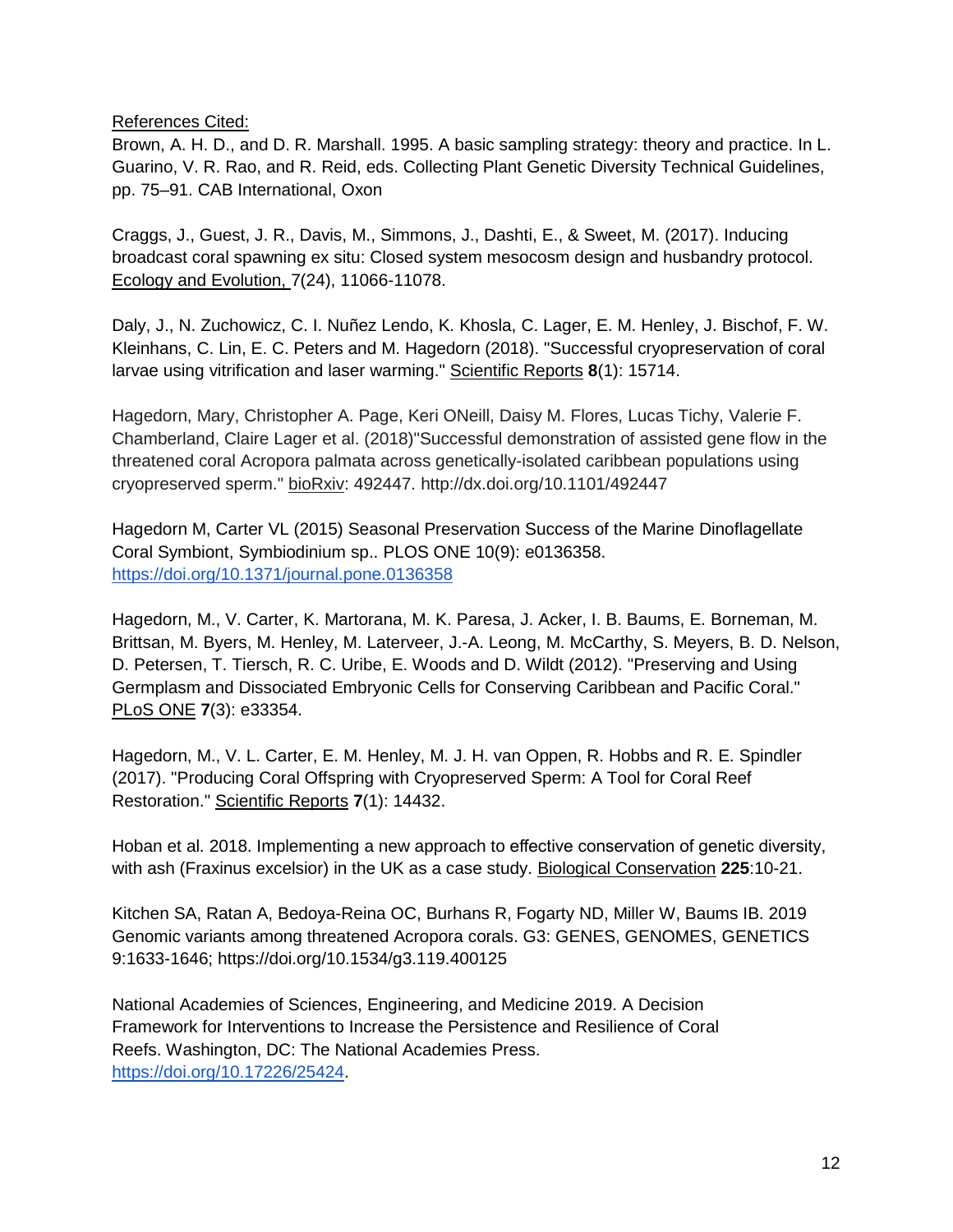Shearer, T. L., I. Porto and A. L. Zubillaga (2009). "Restoration of coral populations in light of genetic diversity estimates." Coral Reefs **28**(3): 727-733.